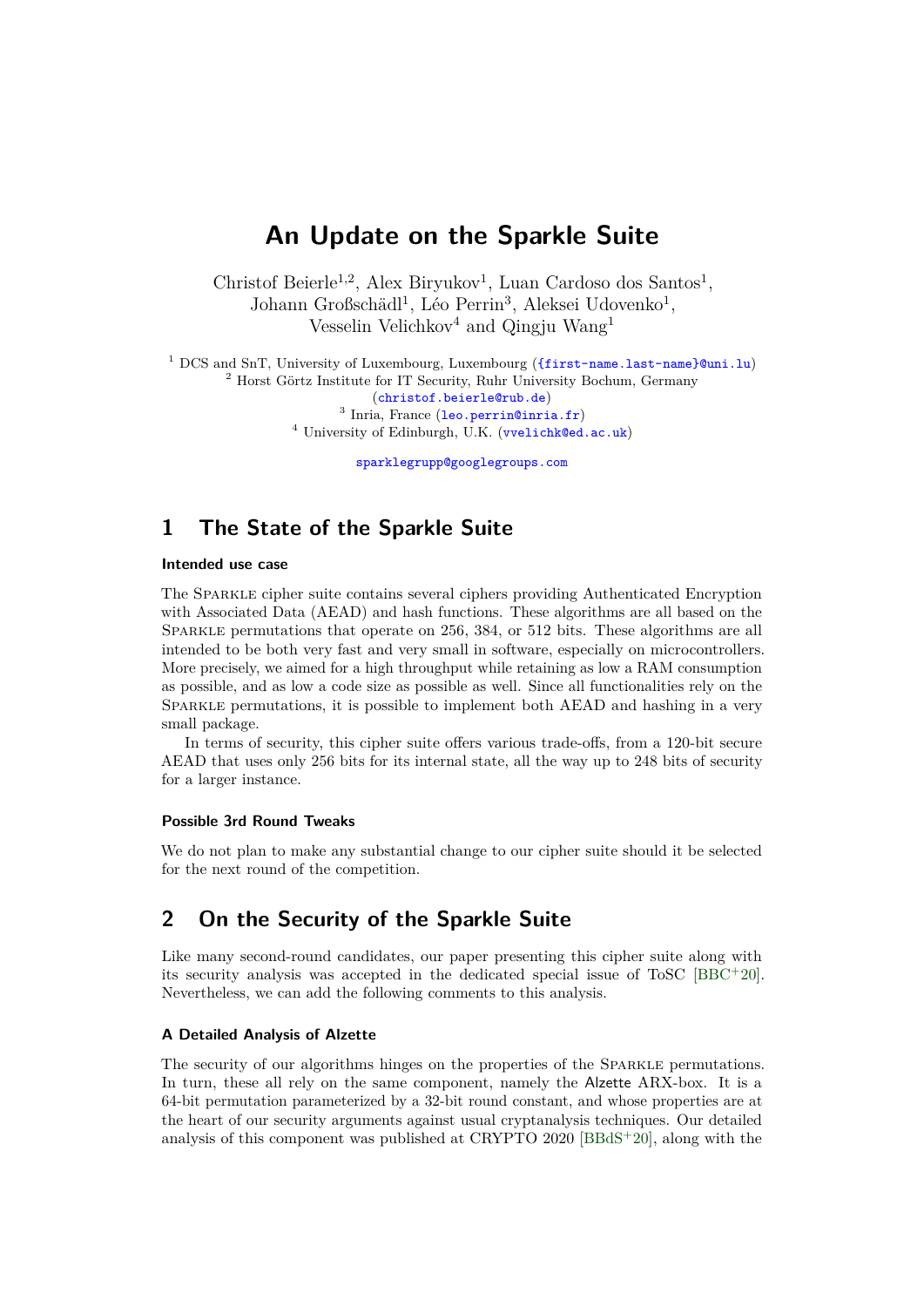design of two new families of primitives based on this component. Having another fullyreviewed paper on a crucial design component of Sparkle further strengthens the trust in our algorithms.

Because of this work, we have also been able to slightly improve the diferential bound of Alzette. More precisely, we now have that the probability of the best 7-round diferential trails is equal to  $2^{-26}$ , which improves upon our previous result which only stated that this probability was at most  $2^{-24}$ .

#### **Protection Against Attacks that Recently Emerged**

Like ours, other submissions rely on cryptographic permutations. In fact, the permutations used by two candidates to this standardization efort have recently been the target of fullround analysis, namely  $Spook [BBB+20]$  $Spook [BBB+20]$  $Spook [BBB+20]$  and  $GIMLI [BKL+17]$  $GIMLI [BKL+17]$  $GIMLI [BKL+17]$ . However, the SparkLE permutations are safe from such attacks. In the case of Spook, the attacks in [\[DHL](#page-4-2)<sup>+</sup>20] leveraged a strong similarity between the operations applied to diferent parts of the internal state along with some unforeseen interactions between the linear layer and the round constants, which ultimately allowed limited birthday attacks. In SPARKLE, similar operations are applied on each branch in parallel as well (namely, Alzette), but these are diferentiated using dense and independent 32-bit constants. Thanks to these constants we are not worried about limited birthday attacks.

Like SPARKLE, GIMLI relies on a two staged diffusion process along with a wide S-box (96-bit, which is similar to the 64-bit size of Alzette). However, the difusion in Gimli is slow due to the structure of the linear layer, which allows efficient guess-and-determine algorithms capable of constructing symmetric inputs that are mapped to equally symmetric outputs  $\text{[GLNP+20]}$  $\text{[GLNP+20]}$  $\text{[GLNP+20]}$ . The Feistel structure and the strong (almost-)MDS permutations used to construct the linear layer of each Sparkle instance give us confdence that Sparkle is safe from such attacks.

### **3 On the Efciency of our Cipher Suite**

The updated specifcation we sent to NIST for the second round of evaluation was accompanied by reference and optimized C implementations of SCHWAEMM and ESCH, and included also assembler implementations of the Sparkle permutations for 8-bit AVR and 32-bit ARM Cortex-M3 microcontrollers. The submitted assembler code for 8-bit AVR is aimed at small (binary) code size, which means we did not apply certain optimization techniques that increase performance at the expense of a massive increase in code size, e.g. loop unrolling. Instead, to minimize code size, we implemented the permutation in a looped and parameterized fashion so that both the number of branches and the number of steps can be passed as parameter to the permutation function. In this way, one and the same assembler function of SPARKLE can be used for all instances of SCHWAEMM and Esch. On the other hand, the assembler implementations for the 32-bit ARM architecture can be characterized as "balanced," which means the goal was to achieve a good trade-of between code size and execution time. This concretely means that we fully unrolled the branch-loop, but not the step-loop, i.e. the number of steps has to be passed as a parameter to the function. Consequently, our ARM implementation of Sparkle consists of three separate assembler functions, namely one with four branches (Sparkle256), one with six branches (Sparkle384), and one with eight branches (Sparkle512).

Earlier this year we developed new reference and optimized C implementations of Schwaemm and Esch, the latter of which is signifcantly faster than the optimized C implementation submitted to NIST last year. This new implementation merges the  $\rho$  and rate-whitening functions and comes with a number of other tweaks to improve performance. Though this new implementation is not available to the public yet, we published already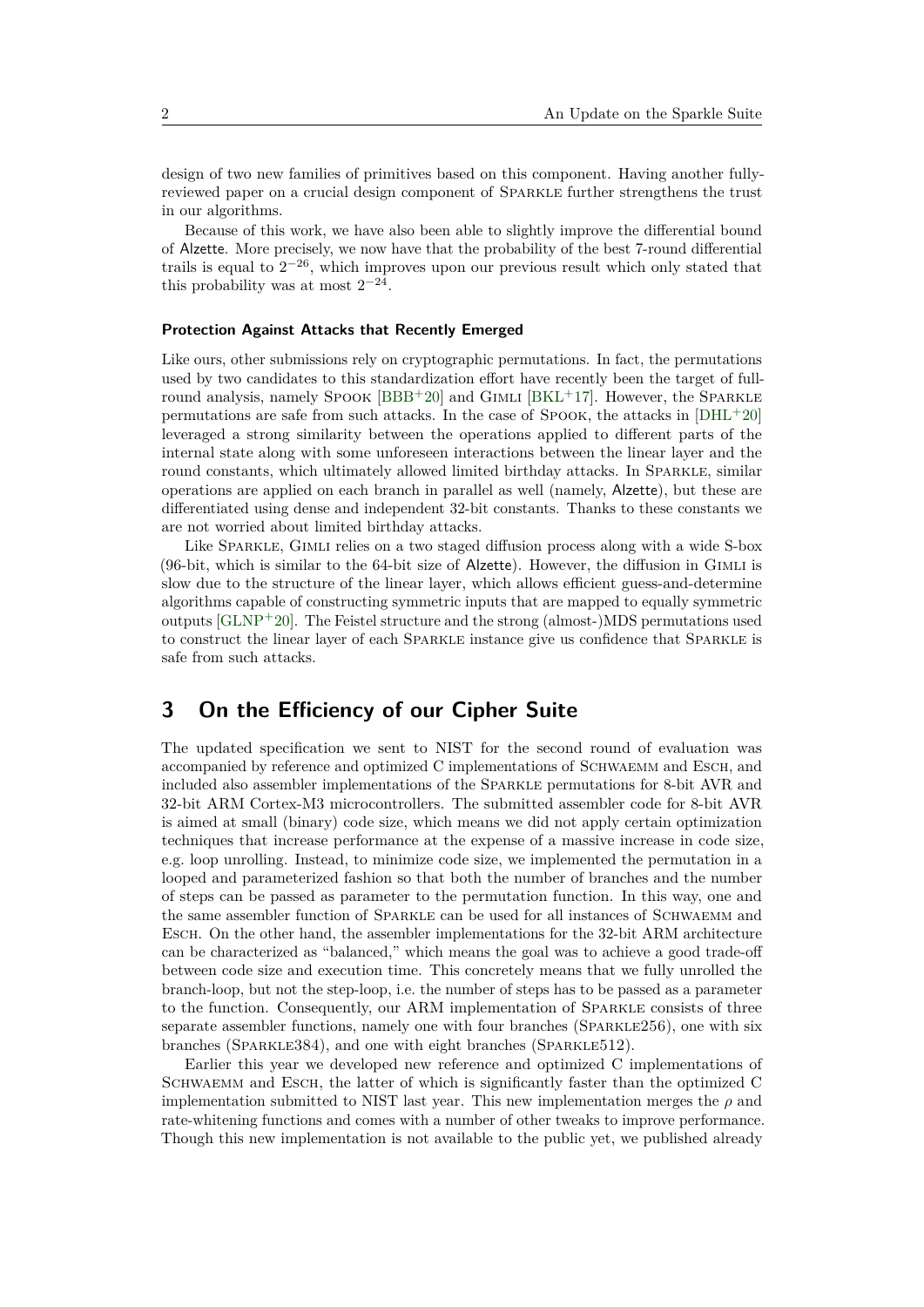some preliminary implementation results in  $[BBC + 20]$  $[BBC + 20]$ . For example, the new optimized C implementation of Schwaemm256-128 requires 118917 clock cycles to encrypt 1536 bytes of data on an ARM Cortex-M3 microcontroller (see [\[BBC](#page-3-0)<sup>+</sup>20, Table 14]), which is 13759 cycles less than the 132676 cycles reported in [\[BBdS](#page-3-2)<sup>+</sup>19, Table 5.4] for the old optimized C implementation. We plan to submit the new reference and optimized C code to NIST in early October 2020, and we will also publicly announce their availability on the official NIST LWC mailing list.

In addition to the "balanced" ARM assembly implementation of Sparkle contained in the second-round submission package, we also developed speed-optimized versions with fully unrolled loops. The speed-optimized version of SPARKLE384 has an execution time of 781 clock cycles on a Cortex-M3 microcontroller, which is 160 cycles less than the 941 clock cycles of the balanced implementation. The execution times of these speedoptimized assembly implementation for ARM were already reported in  $[BBC^+20]$  $[BBC^+20]$ , but the source code is not yet publicly available. We plan to submit the new assembly implementations together with the improved C implementations to NIST in early October. Table [1](#page-2-0) shows a comparison of the new speed-optimized Sparkle384 with other relevant permutations, namely, the Ascon permutation, Gimli, and Xoodoo. This table also shows an important measurement artifact that is often not taken into account: On some devices, the fash memory used for program storage is clocked at a much lower frequency than the microcontroller core. This diference in clock frequencies requires the insertion of wait-states, that depend on program-size, layout, and cache. Results, when measured in cycles-per-byte, will tend to be better on a simulator, or boards with no wait states. The same efect might not be discernible when measuring performance as data over time, as boards with more waitstates usually are confgured with a higher clock.

<span id="page-2-0"></span>Table 1: Execution time of the four permutations as determined by simulation with Keil MicroVision using a generic Cortex-M3 device and measurement on Cortex-M3 development boards with 0, 2, and 5 fash wait states (values in parentheses are the performance penalties over the execution time on the VL Discovery board, which has 0 fash wait states).

|                      |      | Keil $\mu$ Vision   VL Discovery    | Nucleo-64     | Arduino Due   |
|----------------------|------|-------------------------------------|---------------|---------------|
| Permutation          |      | $(\text{simulation})$ 0 wait states | 2 wait states | 5 wait states |
| ASCON128a (8 rounds) | 466  | 467                                 | 748(1.60)     | 571(1.22)     |
| GIMLI (24 rounds)    | 1041 | 1043                                | 1656(1.59)    | 1287(1.23)    |
| SPARKLE384 (7 steps) | 781  | 782                                 | 1196(1.53)    | 936(1.20)     |
| XOODOO (12 rounds)   | 657  | 659                                 | 1014(1.54)    | 795(1.21)     |

Another interesting benchmark for comparison of permutations is the throughout in cycles per byte, as permutations operate over diferently sized states. Table [2](#page-2-1) shows speed in cycles-per-byte, and in cycles-per-rate-byte, the latter ofering a meaningful view on the number of cycles needed for processing each payload byte.

<span id="page-2-1"></span>Table 2: Permutation performance in cycles-per-byte (cpb) and cycles-per-rate-byte (cprb) of the permutations of the main instances of the AEAD algorithms on an ARM Cortex-M3 microcontroller.

| Permutation    | Size | cpb | cprb |
|----------------|------|-----|------|
| ASCON128a p8   | 320  | 11  | 29   |
| <b>GIMLI</b>   | 384  | 21  | 65   |
| <b>SPARKLE</b> | 384  | 16  | 24   |
| $XOODOO-r12$   | 384  | 13  | 27   |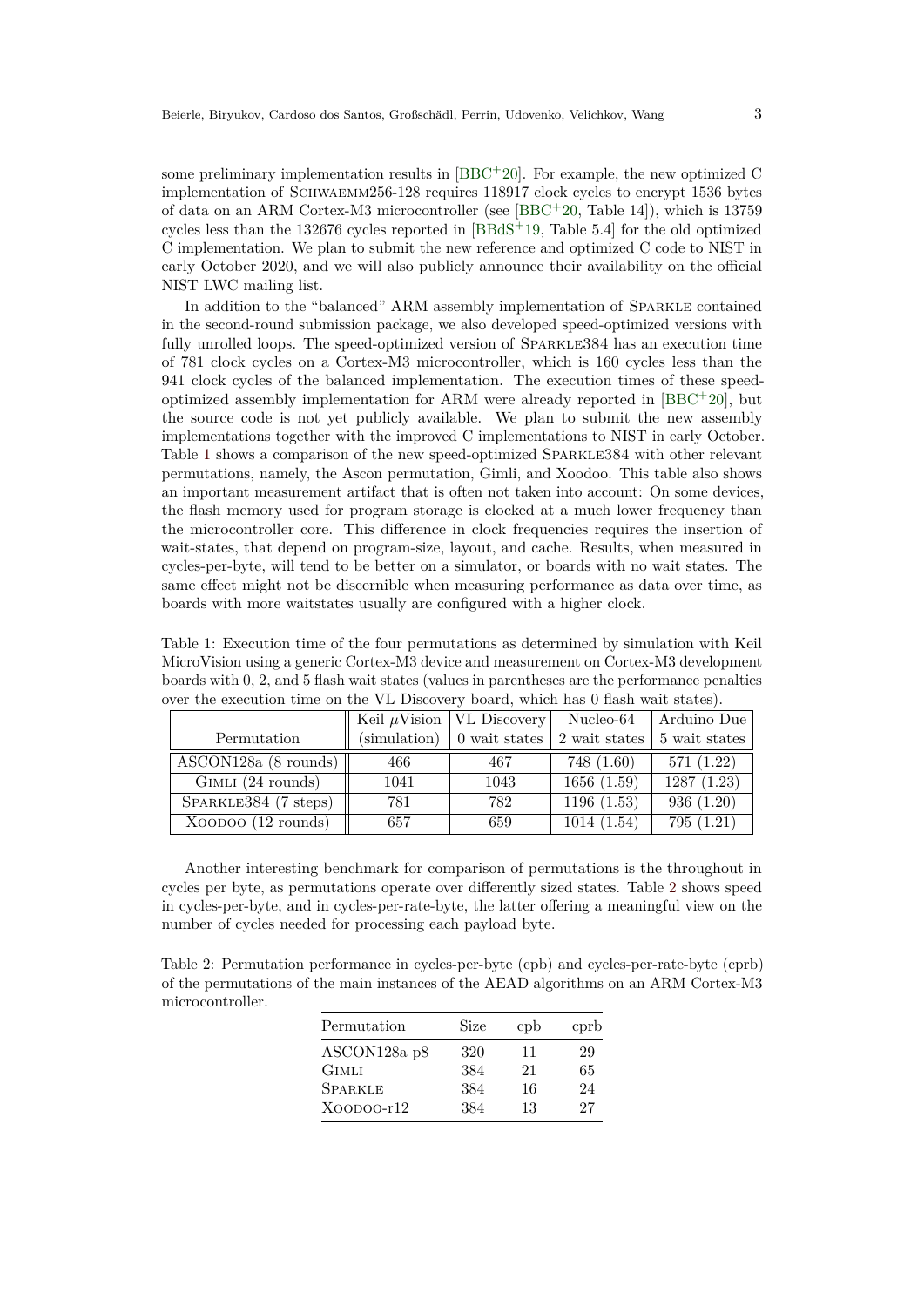#### **Third-Party Implementations and Evaluation**

Besides the implementations mentioned above, there also exist a couple of third-party implementations. On the software-side, we refer to the implementation and benchmarking work of Rhys Weatherley, which is available online.<sup>[1](#page-3-3)</sup> They developed optimized C implementations of SCHWAEMM and ESCH, and also an assembly implementation of SPARKLE for 8-bit AVR microcontrollers. The latter is optimized for speed and, therefore, faster than our size-optimized implementation of Sparkle. We reviewed the source code of Weatherley's AVR implementation and came to the conclusion that it is of high quality and leaves little room for improvement. Also, their C implementation is more aggressively optimized for performance than our own optimized C code; for example, they unrolled the branch-loop of the permutation. Even though this implementation secures SCHWAEMM one of the top spots in the results table for Cortex-M3, we remark that benchmarks collected with assembly implementation would be more accurate.

In general, the benchmarking results generated by Weatherley for 8-bit AVR, 32-bit ARM, and 32-bit ESP32 indicate that the algorithms of the Sparkle suite are consistently among the best performers. We also remark that, on AVR, our high-security AEAD instance Schwaemm256-256 outperforms most of the other candidates despite their lower security level.

Regarding hardware implementation, we refer to [\[Col20\]](#page-4-4), which presents an FPGA design of our suite, both unprotected and protected against SCA. However, we believe that it is possible to obtain a better implementation of SCHWAEMM. Since SCHWAEMM is a classical ARX design, it is conceivable that its 32-bit integer additions would make Sparkle more costly to implement in hardware (and introduce a larger critical path delay) than an e.g. the permutation of Ascon, which does not use integer additions. However, the integer additions alone can not explain why, according to [\[RCSD19,](#page-4-5) Table 4], SCHWAEMM reaches only relatively low clock frequency and throughput figures since e.g. COMET-CHAM also performs integer additions, but its maximum clock frequencies are twice as high. We plan to collaborate with the authors of [\[RCSD19\]](#page-4-5) and try to improve the implementation described in [\[Col20\]](#page-4-4).

### **References**

- <span id="page-3-1"></span>[BBB<sup>+</sup>20] Davide Bellizia, Francesco Berti, Olivier Bronchain, Gaëtan Cassiers, Sébastien Duval, Chun Guo, Gregor Leander, Gaëtan Leurent, Itamar Levi, Charles Momin, Olivier Pereira, Thomas Peters, François-Xavier Standaert, Balazs Udvarhelyi, and Friedrich Wiemer. Spook: Sponge-based leakageresistant authenticated encryption with a masked tweakable block cipher. *IACR Trans. Symm. Cryptol.*, 2020(S1):295–349, 2020.
- <span id="page-3-0"></span>[BBC<sup>+</sup>20] Christof Beierle, Alex Biryukov, Luan Cardoso dos Santos, Johann Großschädl, Léo Perrin, Aleksei Udovenko, Vesselin Velichkov, and Qingju Wang. Lightweight AEAD and hashing using the Sparkle permutation family. *IACR Trans. Symm. Cryptol.*, 2020(S1):208–261, 2020.
- <span id="page-3-2"></span>[BBdS<sup>+</sup>19] Christof Beierle, Alex Biryukov, Luan Cardoso dos Santos, Johann Großschädl, Leo Perrin, Aleksei Udovenko, Vesselin Velichkov, and Qingju Wang. Schwaemm and Esch: Lightweight authenticated encryption and hashing using the Sparkle permutation family. Specifcation (version 1.1), available for download at [http://csrc.nist.gov/Projects/](http://csrc.nist.gov/Projects/lightweight-cryptography/round-2-candidates) [lightweight-cryptography/round-2-candidates](http://csrc.nist.gov/Projects/lightweight-cryptography/round-2-candidates), 2019.

<span id="page-3-3"></span><sup>1</sup><https://rweather.github.io/lightweight-crypto/index.html>.